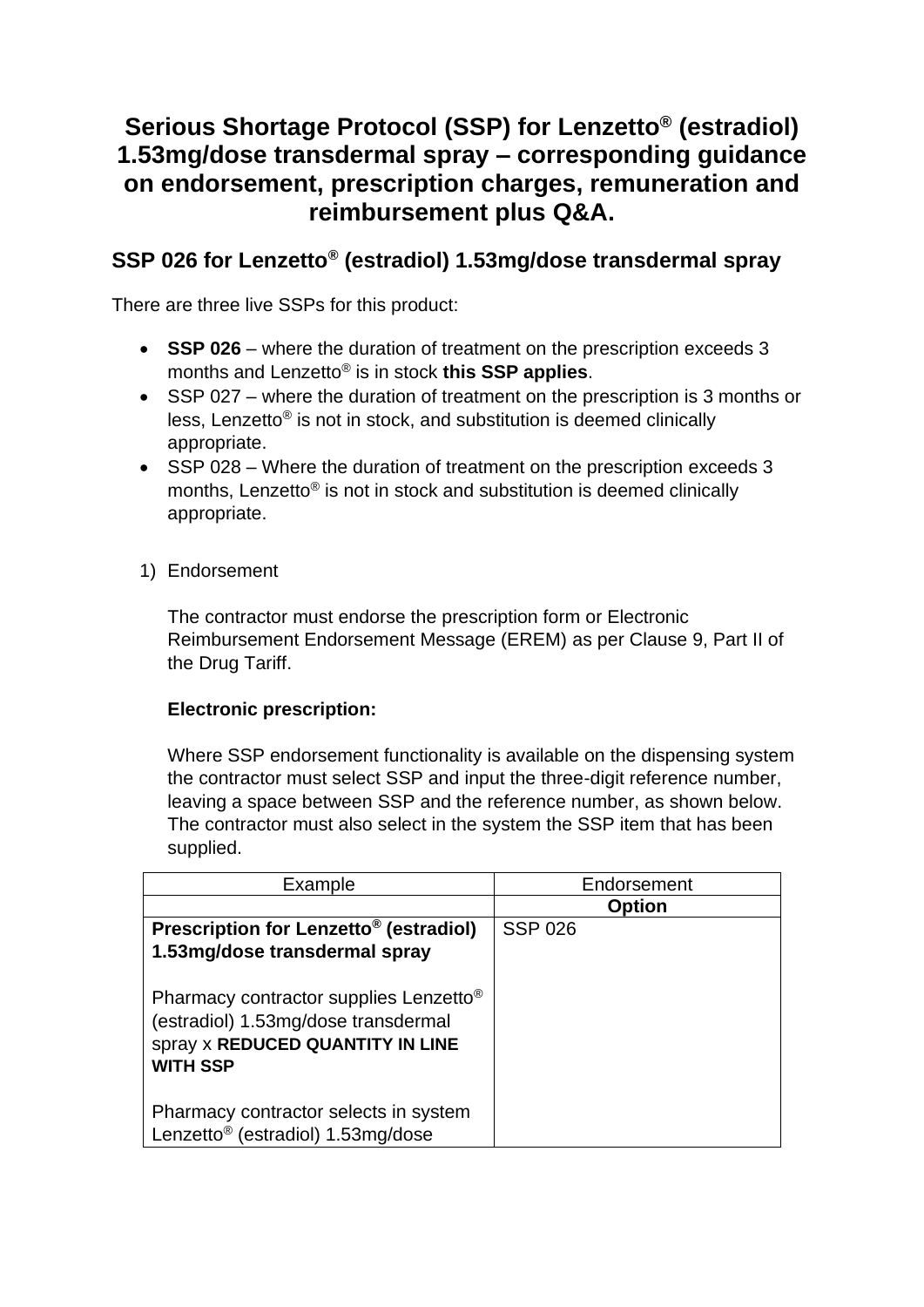| transdermal spray x REDUCED      |  |
|----------------------------------|--|
| <b>QUANTITY IN LINE WITH SSP</b> |  |

#### **Non-electronic prescription form:**

| Example                                                                                                                                          | Endorsement                                                                                                                |
|--------------------------------------------------------------------------------------------------------------------------------------------------|----------------------------------------------------------------------------------------------------------------------------|
|                                                                                                                                                  | <b>Option</b>                                                                                                              |
| Prescription for Lenzetto <sup>®</sup> (estradiol)                                                                                               | <b>SSP 026</b>                                                                                                             |
| 1.53mg/dose transdermal spray                                                                                                                    | Pharmacy contractor endorses                                                                                               |
| Pharmacy contractor supplies Lenzetto <sup>®</sup><br>(estradiol) 1.53mg/dose transdermal<br>spray x REDUCED QUANTITY IN LINE<br><b>WITH SSP</b> | Lenzetto <sup>®</sup> (estradiol)<br>1.53mg/dose transdermal spray<br><b>X REDUCED QUANTITY IN LINE</b><br><b>WITH SSP</b> |

#### 2) Prescription charges

For supply in accordance with this SSP 026, no prescription charges will be applicable for Lenzetto® (estradiol) 1.53mg/dose transdermal spray.

In order to ensure prescription charges are reconciled correctly, pharmacy contractors must endorse the correct SSP number.

3) Remuneration

Supply in accordance with this SSP 026 will result in the following fees being paid to the contactor:

- One Single Activity Fee (£1.27)
- One SSP fee (£5.35)
- 4) Reimbursement

The supplied product in accordance with this SSP 026 will be reimbursed as if it was dispensed against a prescription. In this instance, contractors will be reimbursed the Part VIIIA reimbursement price for the quantity supplied for Lenzetto® (estradiol) 1.53mg/dose transdermal spray.

The reimbursement price will account for VAT payment.

# **Q&A**

# **Will the SSP apply to cross-border prescriptions?**

Yes. Patients from England, Scotland, Wales or Northern Ireland who present their prescriptions for Lenzetto® (estradiol) 1.53mg/dose transdermal spray are eligible to receive a lower quantity under the terms of this SSP 026.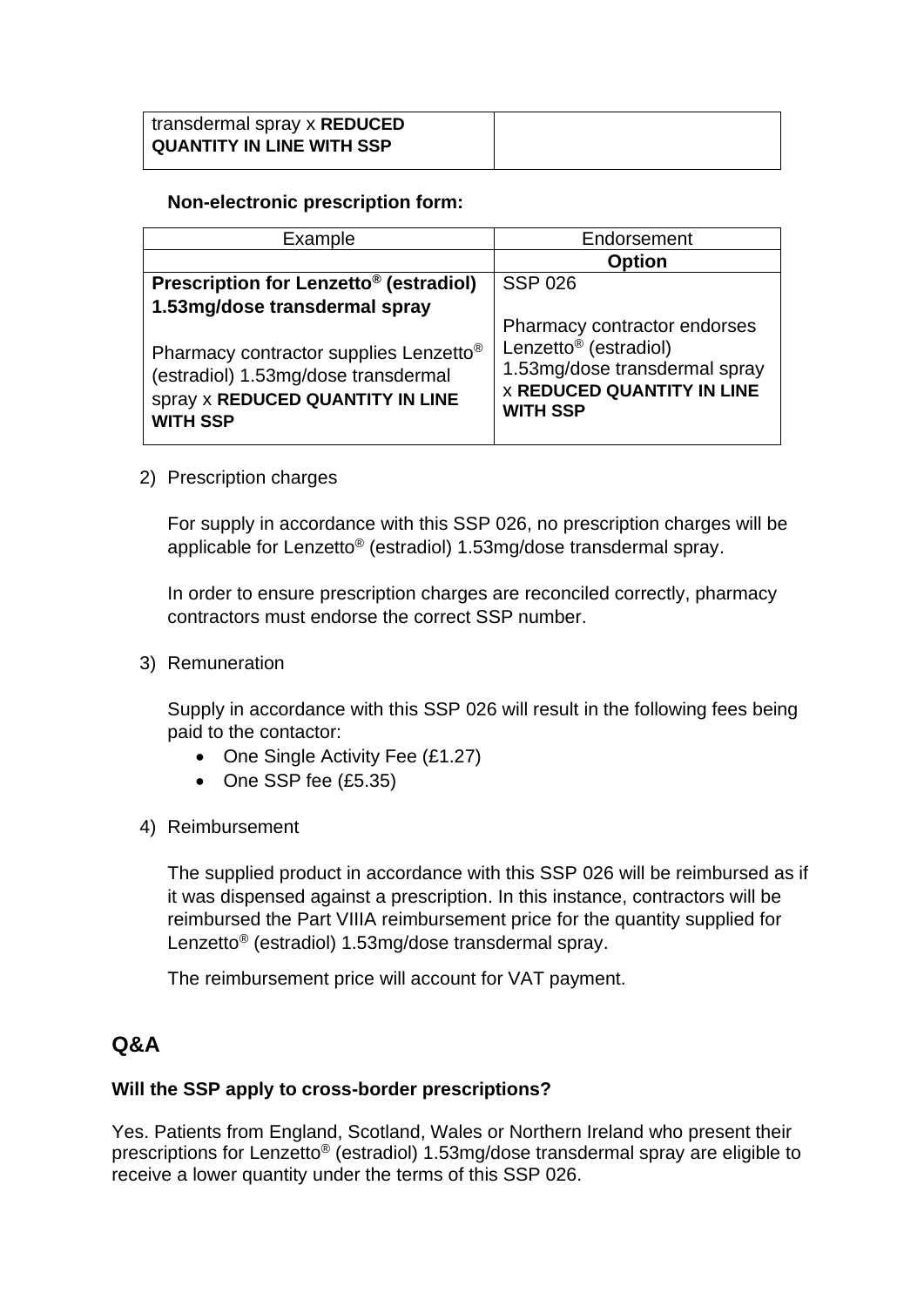#### **Does the SSP apply to private prescriptions?**

Yes. The scope of this SSP 026 applies to valid prescriptions that meets the requirements of the Human Medicine Regulations 2012, so it would cover both NHS and private prescriptions, unless where it stated otherwise on the SSP itself.

#### **Will prescription charges apply under the SSP?**

As a supply in accordance with this SSP 026 is for a lower quantity compared to dispensing the prescription, for NHS prescriptions, no prescription charge will be applicable.

For patient's **EXEMPT** from prescription charges, the exemption should be marked in accordance with the usual procedure. When declaring prescription totals at the end of the month, pharmacists should continue to declare these prescriptions as exempt.

For patient's that **PAY** for their prescriptions, the pharmacist should mark on the prescription that a charge has been paid, however **NO** charge should be taken. When declaring prescription totals at the end of the month, pharmacists should declare these prescriptions as paid. The NHS Business Services Authority will amend total monthly figures to account for prescriptions covered by this SSP 026. In order for the NHS Business Services Authority to appropriately amend the total monthly figures it is critical that the prescription is correctly endorsed with the SSP number SSP 026.

#### **Can pharmacists use their professional judgement to supply an alternative product to patients?**

Supply in accordance with this SSP only allows supply of a three-month quantity when the prescription is for a longer duration of treatment. It does not allow the supply of a different product. However, if the pharmacist does not have supply of Lenzetto® they should consider whether supply in accordance with SSP 028 would be suitable. Or if they think that an alternative product would be suitable for the patient, they should either contact the prescriber to discuss this (with the patient's consent) or direct the patient back to the prescriber.

#### **How would pharmacists determine a three-month supply?**

Where it is not clear from the prescription what constitutes a three-month supply, the pharmacist will need to discuss with the patient *and* use their professional judgment.

#### **What should pharmacists supply if the prescription states less than three months' supply should be dispensed?**